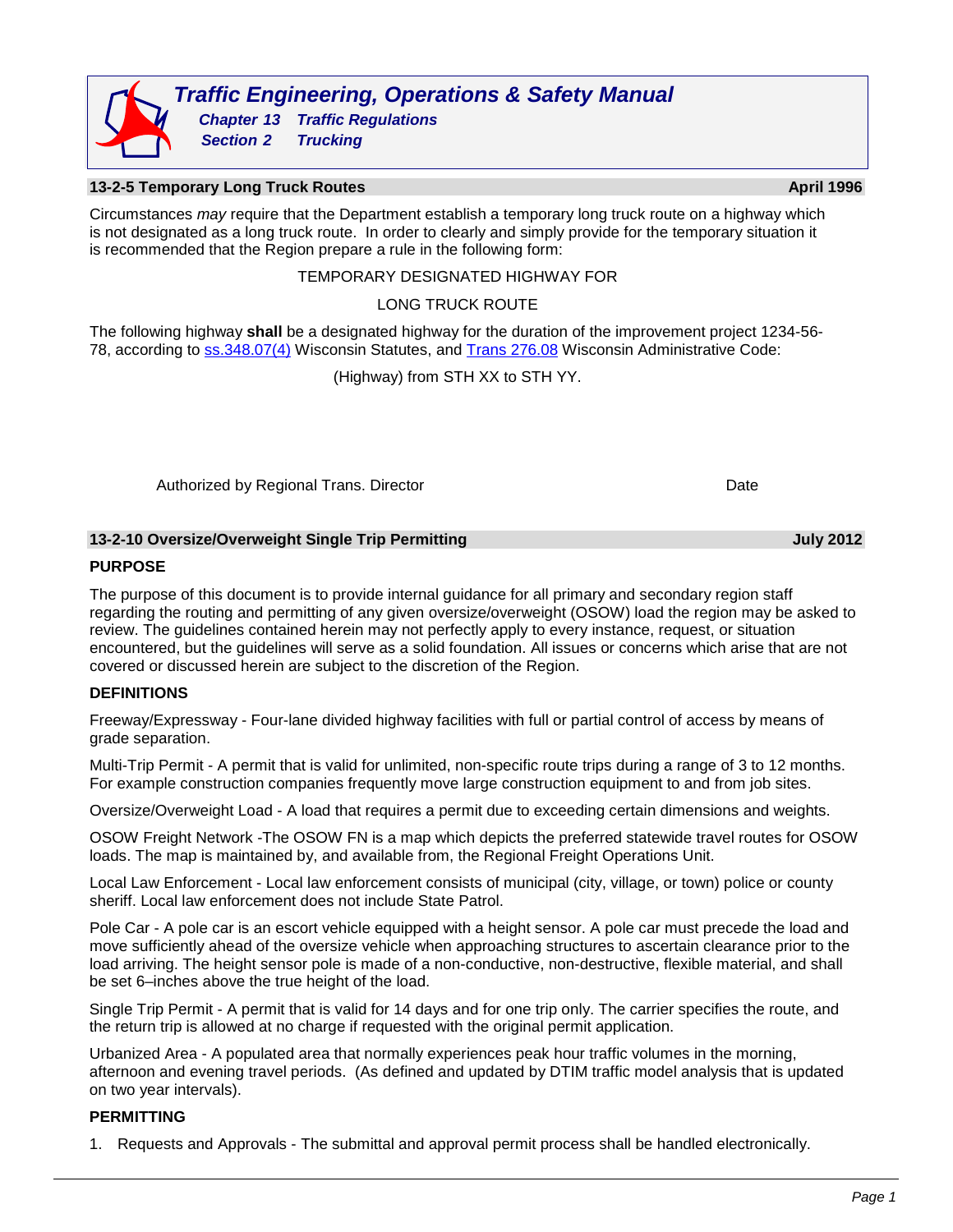- 2. Review The automated permit system is not designed to identify all geometric scenarios. For example, the routing system does not evaluate for length or turning capabilities. Region review shall be required when:
	- a. Width exceeds 15'11" per [Trans 250.05\(a\).](http://docs.legis.wi.gov/code/admin_code/trans/250/05) [Trans 254.12,](http://docs.legis.wi.gov/code/admin_code/trans/254/12) [Trans 260,](http://docs.legis.wi.gov/code/admin_code/trans/260/Title) and the business routes are coded into the oversize/overweight automated issuance system, Superload.
	- b. The proposed route for loads with an overall length of 100' to 139'11", and less than 16' in overall width will be reused on the same route within a three month period.
	- c. Construction staging and detours will impact loads with an overall length of less 140' and less than 16' in overall width. The automated permit system is not designed to identify any routes deficiencies for such loads.
- 3. Denial or Restrictions
	- a. The following issues shall result in the denial of a permit:
		- **Proposed moves resulting in interrupted power or other utility service to essential services,** such as hospitals, fire stations, etc..
	- b. The following issues may result in the denial of a permit or substantial restrictions by the Region:
		- **Exceed roadway plus shoulder width;**
		- **Exceed bridge or structure width;**
		- Require 'wrong way' vehicle movement when a suitable alternative route is available;
		- Occur at times of the year that may cause excessive roadway damage;
		- **Interfere with high traffic volumes;**
		- Substantially impair power service to customers on route as determined by affected utility company;
		- Require excessive removal or rearrangement of permanent or temporary traffic control devices;
		- Utilize a route that is unsuitable due to construction constraints, geometric limitations, and/or unsafe passing conditions. Applicant will be advised to submit another route;
		- Impact state maintained traffic signal equipment (e.g. temporary removal). Any removals shall be approved by the Region and shall be completed by or at the direction and in the presence of WisDOT electricians. Removal of monotube signal arms may require additional (contracted) forces. Any approved removals will be at the expense of the carrier.
		- Reject the proposed route for radioactive materials if another route other than Wisconsin is reasonably available
- 4. Special Circumstances
	- a. Ramp-Off/Ramp-On (RORO). At the discretion of the Region, RORO may be permissible where conditions would result in an excessive route detour. The Region shall determine the appropriateness of RORO based upon load type and load frequency.
	- b. Sign Removal. Sign removal may be permitted to alleviate geometric deficiencies due to load length or width. Removal must be previously authorized by the Region, and the carrier is responsible for the immediately replacement of all removed signs.

Sign removal shall be coordinated through the regional traffic unit. The preferred method of sign removal/replacement is by the appropriate County Highway Department. If a specific project has a large number of loads and/or scheduling prohibits County Highway Department involvement, WisDOT Regional staff may consider authorizing hauler removal/replacement signs. OSOW load hauler may be required to complete an "Approved Traffic Sign/Post Removal and Replacement Log."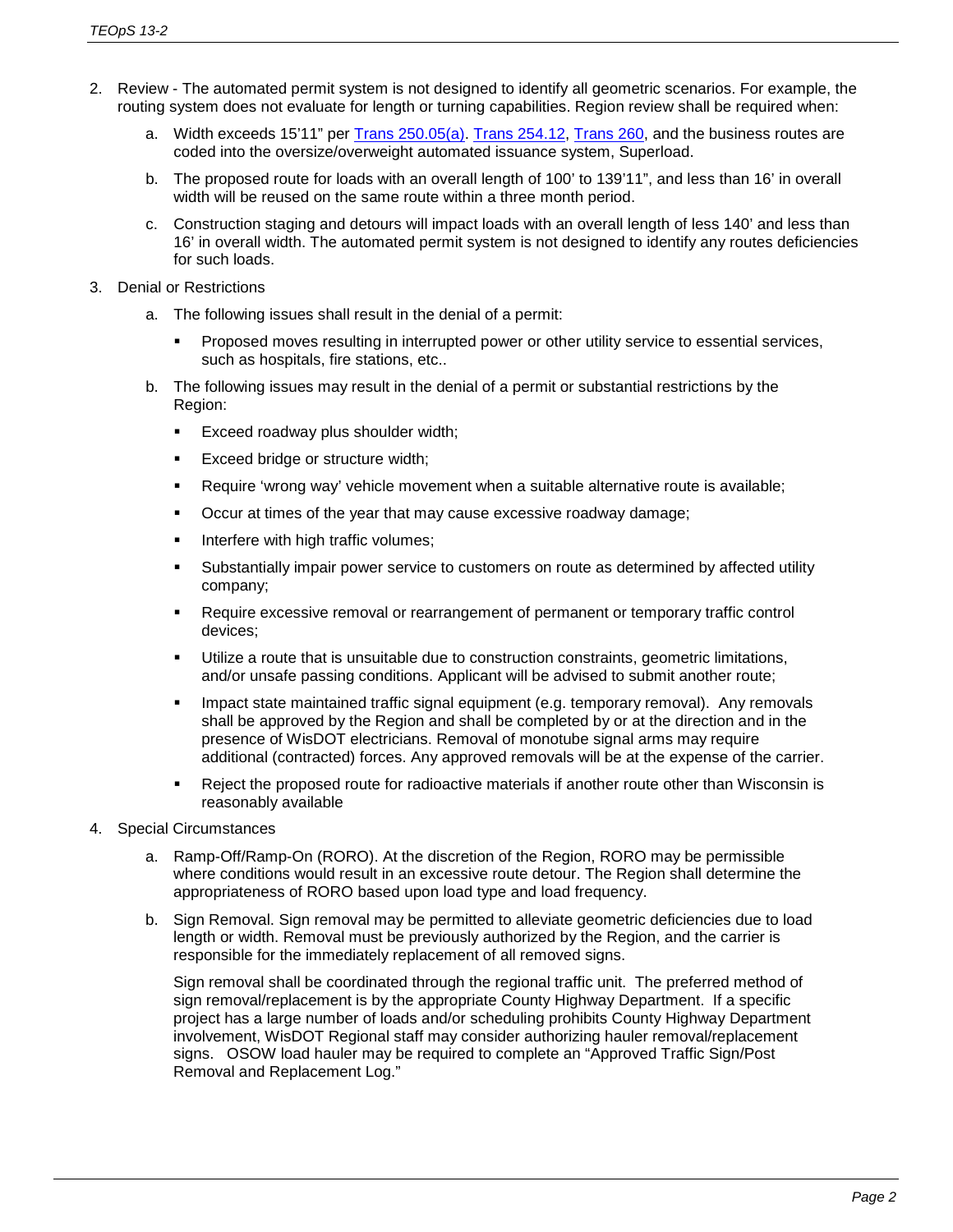|                                                                                                                                                                                                    | <b>Figure 1.</b> Approved Traffic Sign/Post Removal and Replacement Log                                                                                                                                                                                                                                                                                                                                                                                                                     |  |  |  |  |  |  |
|----------------------------------------------------------------------------------------------------------------------------------------------------------------------------------------------------|---------------------------------------------------------------------------------------------------------------------------------------------------------------------------------------------------------------------------------------------------------------------------------------------------------------------------------------------------------------------------------------------------------------------------------------------------------------------------------------------|--|--|--|--|--|--|
| Instructions:                                                                                                                                                                                      |                                                                                                                                                                                                                                                                                                                                                                                                                                                                                             |  |  |  |  |  |  |
| 1.                                                                                                                                                                                                 | Attach photograph showing original sign installation for each intersection that requires<br>removal/replacement (R/R) of traffic signs. Label intersection photo by naming the photo<br>as the load approaches and leaves the intersection (ex. I43 SB/WIS 96 WB)                                                                                                                                                                                                                           |  |  |  |  |  |  |
| For multiple signs/posts requiring R/R at an individual intersection label each sign/post<br>2.<br>from left to right as viewed on the intersection photo.                                         |                                                                                                                                                                                                                                                                                                                                                                                                                                                                                             |  |  |  |  |  |  |
| 3.                                                                                                                                                                                                 | Complete each field below on log                                                                                                                                                                                                                                                                                                                                                                                                                                                            |  |  |  |  |  |  |
| 4.                                                                                                                                                                                                 | Within 24 hours of R/R, fax this log (including) photos to (xxx) xxx-xxxx. Send/email<br>copies of original to WisDOT at: XXXXXXXX                                                                                                                                                                                                                                                                                                                                                          |  |  |  |  |  |  |
| А.<br>В.<br>C.<br>D.<br>Е.                                                                                                                                                                         | WisDOT Permit Number:<br>Date of Pre-Approved Traffic sign/Post Removal and Replacement: _____<br>OSOW Permit Holder Contact Information (Company Name, POC, address, office<br>phone, cell phone, fax, email):<br>Escort Company Contact Information (Company Name, POC, address, office phone,<br>cell phone, fax, email):<br>Individual Conducting Pre-Approved traffic Sign/Post Removal and Replacement<br>(Company Name, POC, address, office phone, cell phone, fax, email): _______ |  |  |  |  |  |  |
| Include a table identifying the following information:                                                                                                                                             |                                                                                                                                                                                                                                                                                                                                                                                                                                                                                             |  |  |  |  |  |  |
| Intersection/sign number, date/time of R/R, printed name of individual(s) conducting R/R,<br>signature certifying sign replaced properly and with same orientation as shown in original<br>photos. |                                                                                                                                                                                                                                                                                                                                                                                                                                                                                             |  |  |  |  |  |  |
|                                                                                                                                                                                                    | ounter-directional Movements. The Region shall review and approve counter-direction                                                                                                                                                                                                                                                                                                                                                                                                         |  |  |  |  |  |  |

- c. Counter-directional Movements. The Region shall review and approve counter-direction movements of loads at modern intersections including roundabouts.
- d. Loads with Low Level Radiation. DMV will notify DTSD OSOW Unit that a load, consistent with a regional review requirement as prescribed in Trans Rules or this guidance (see Permitting Section 2 above), is radioactive. Upon notice OSOW Unit will work with regions reviewers who shall review the following:
	- i. the location, number, and extent of slows,
	- ii. expected conflict with other traffic due to volumes and congestion,
	- iii. proximity of route to population centers,
	- iv. general level of radiation,
	- v. availability of other routes in Wisconsin other than those proposed,
	- vi. outreach and notification 2 weeks before the move with local communities on route
	- vii. other objective risks and issues associated with the load and route
- e. Other. Other special circumstances not specifically listed here shall be subject to the review and approval of the Region.
- 5. Suspension
	- a. Frequent Violators. Carriers which evidence frequent and/or serious infringement of permit, equipment or traffic regulations will face suspension of existing permits, ineligibility for multiple trip permits or outright denial of future WisDOT oversize/overweight permits, as deemed necessary by the DMV/BHM.
	- b. Appeal. The right of the hauler to appeal is established under Wis. Stats. 348.25(9).
- 6. Conflict Resolution
	- a. External. When carriers, county officials, local law enforcement, or external DOT staff raise issues, questions, or concerns regarding permits, the DMV should be contact at (608) 266-7320.
	- b. Interregional field recommendation discrepancies. The Bureau of Highway Maintenance (BHM) will make the final recommendations based on coordination between the Regions when a vehicle is traveling through multiple Regions and when regional recommendations conflict.

# **Figure 1.** Approved Traffic Sign/Post Removal and Replacement Log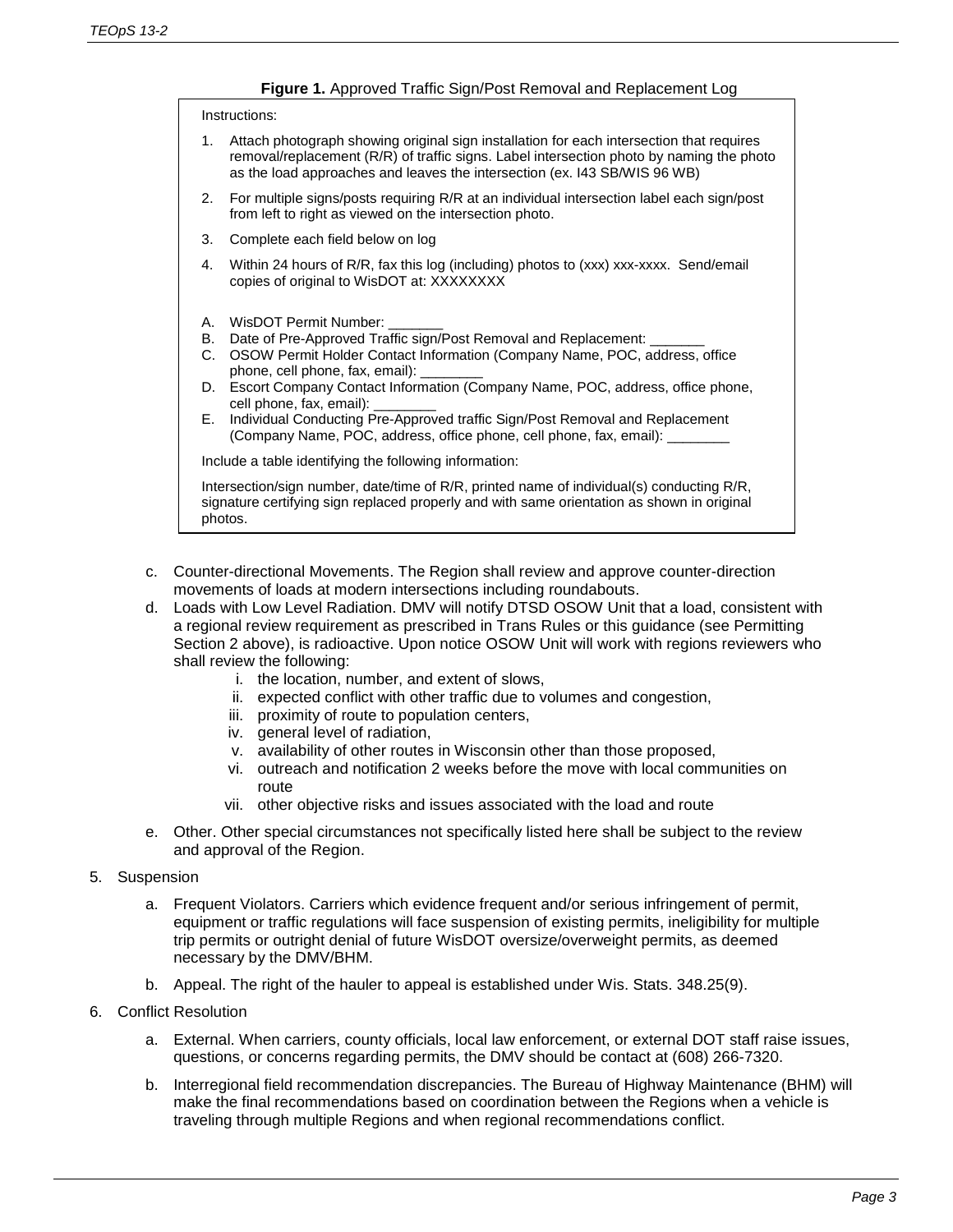| <b>Regional Office</b>                               | <b>Contact</b>       |
|------------------------------------------------------|----------------------|
| SW Region, Madison                                   | Jeff Gustafson       |
|                                                      | Jim Pavelski         |
| SW Region, La Crosse                                 | Joe Schneider        |
|                                                      | Andrew Winga         |
| SE Region, Waukesha                                  | Fric Perea           |
|                                                      | Allison Blackwood    |
|                                                      | <b>Stacey Pierce</b> |
|                                                      | Dan Dedrick          |
| NE Region, Green Bay                                 | Rod Hamilton         |
|                                                      | Jodi Marsh           |
| NC Region, Wisconsin Rapids & Rhinelander            | Laurie Miller        |
|                                                      | Jack Keiffer         |
| NW Region, Eau Claire                                | <b>Gary Coequyt</b>  |
|                                                      | Greg Mattson         |
|                                                      | Jeff Olson           |
| NW Region, Superior                                  | Greg Mattson         |
|                                                      | <b>Gary Coequyt</b>  |
|                                                      | Jeff Olson           |
|                                                      | Joe Whirry           |
| <b>Bureau of Technical Services Pavement Section</b> | Laura Fenley         |
|                                                      | <b>Bob Arndorfer</b> |
| Bureau of Highway Maintenance Freight Section        | Dan Mulder           |

Primary and secondary contacts are provided in the list below.

#### **ROUTE CONDITIONS**

It is recognized that physical roadway conditions may change at the time of the move and the carrier must be aware that they are ultimately responsible for maintaining safe operating conditions and reviewing roadway and vehicle characteristics (i.e., horizontal and vertical clearances, intersection geometrics, load height, tire pressure, etc.).

#### **HOURS OF OPERATIONAL LIMITATIONS**

- 1. The Region shall review permits for hours or days of operation and any other special conditions of operation for escorted loads with an overall length over 160', regardless of overall width.
- 2. Per Trans 254.11(3), no oversize vehicle that exceeds 12' in width, 13'6" in height, or 100' in length is allowed to operate during the hours of darkness, unless specifically directed and authorized by WisDOT Regional Office.
- 3. No Region-reviewed oversize vehicle moves shall be made within urbanized areas as defined by DTIM traffic modeling analysis between the hours of 6:00am – 9:00am and 3:00pm – 6:00 pm, or if the area experiences a noon peak period, which will be listed in the Regional recommendations.
- 4. OSOW vehicles moving at speeds of 25 mph or less (notwithstanding bridge restrictions listed on the permit) should be required to move from 9:30pm – 5:30am to maintain consistent and safe operations for motorists in metro areas and on conventional highways of the State Highway System. Travel time shall be subject to Region discretion and approval.
- 5. Loads with a width in excess of 16' may be required to move at night, subject to the discretion of the Region.

#### **ESCORT GUIDELINES**

1. General. The following Table provides escort vehicle guidance based upon oversize/overweight load type. Final escort configurations shall be at the direction of the Region. For Wind see Escorts in [TEOpS](http://wisconsindot.gov/dtsdManuals/traffic-ops/manuals-and-standards/teops/13-02.pdf) [13-2-11.](http://wisconsindot.gov/dtsdManuals/traffic-ops/manuals-and-standards/teops/13-02.pdf)

| <b>WEIGHT</b> | <b>LENGTH</b>    | <b>WIDTH</b>       | <b>HEIGHT</b> | <b>ESCORT</b>                                                                                           |
|---------------|------------------|--------------------|---------------|---------------------------------------------------------------------------------------------------------|
| Up to 350K    | Anv              | Any                | $<$ 16'01"    | Pole car requirement subject to Region review.                                                          |
| Up to 350K    | Legal to 139'11" | 15'01" -16'0"      | >16'01"       | Pole car is required. Must lead the load by a minimum of<br>0.5-miles.                                  |
| Up to 350K    | Legal to 139'11" | $16'0'' - 17'11''$ | Any           | Two (2) private vehicles.                                                                               |
| Up to 350K    | Legal to 139'11" | $18' - 20'$        | Any           | One (1) law enforcement vehicle and one (1) private<br>vehicle.                                         |
| Up to 350K    | Legal to 139'11" | >20'               | Any           | Two (2) law enforcement vehicles and one (1) private<br>vehicle.                                        |
| Up to 350K    | >140'            | < 10'              | Any           | On freeways and expressways, private escort vehicles<br>may be used in lieu of law enforcement escorts. |
| Up to 350K    | $140' - 159'11"$ | Up to 17'11        | Any           | One (1) law enforcement vehicle and one (1) private<br>vehicle at the determination of the Region.      |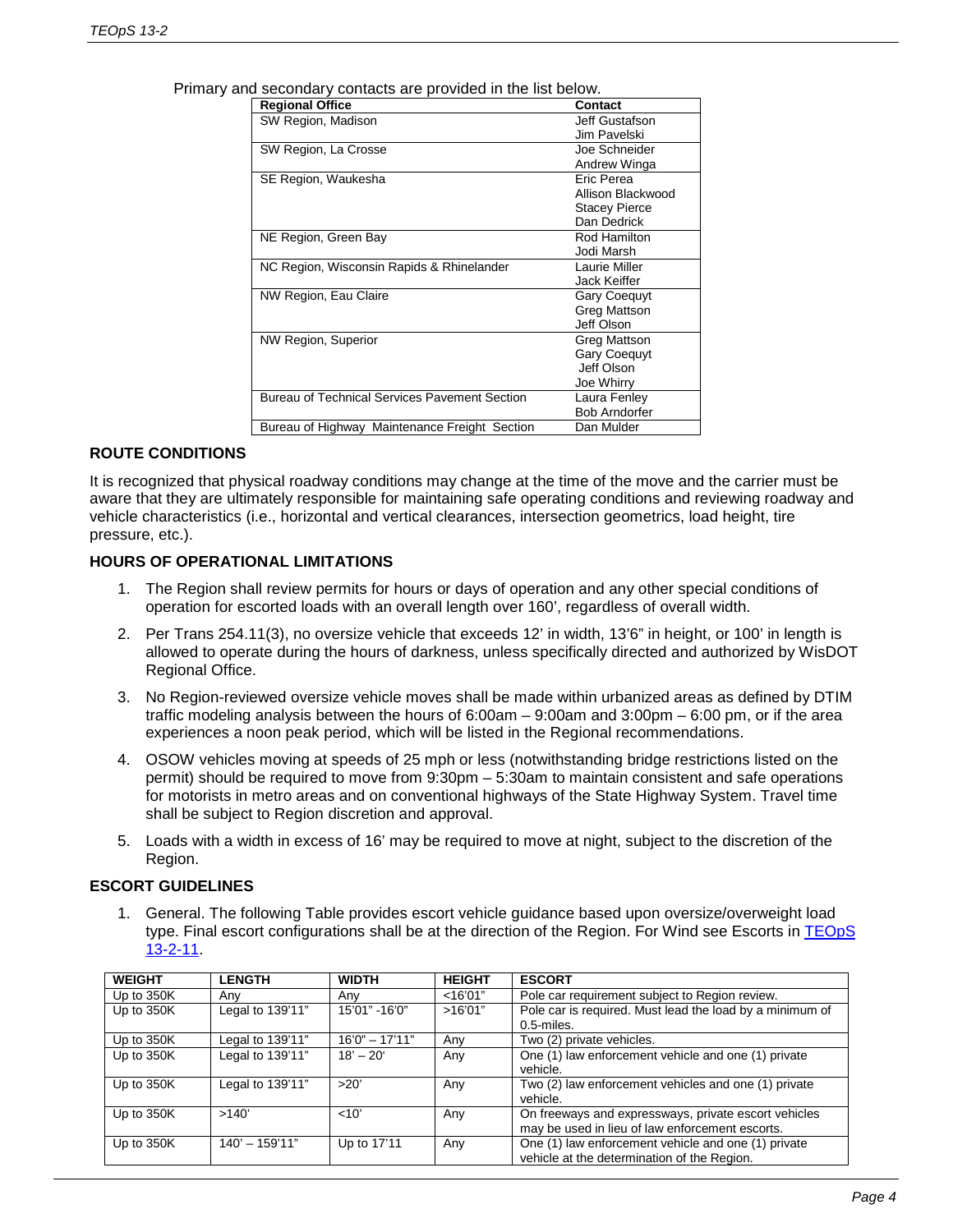| Up to 350K | $>160' - 199'11"$ | >8'6" to 16'0"         | Any | Two (2) private vehicles. Region may require law<br>enforcement vehicle.                                      |
|------------|-------------------|------------------------|-----|---------------------------------------------------------------------------------------------------------------|
| Up to 350K | 200' to 250'      | 8.6 to 16'0"           | Anv | Two (2) private vehicles one (1) law enforcement vehicle.                                                     |
| Up to 350K | 160'-224'11"      | $\epsilon$ or = to 8.6 | Any | Two private escort vehicles. Region may require one law<br>enforcement vehicle depending on route complexity. |
| Up to 350K | >225'             | Anv                    | Anv | Minimum of Two (2) State Patrol escort vehicles.                                                              |
| >350K      | Any               | Any                    | Any | At least one State Patrol Escort (see Heavy Slow Loads<br>below)                                              |
| Key:       | < Less Than       | > Greater Than         |     |                                                                                                               |

Note: When multiple conditions for weight and dimension are met reviewer should use the requirement that provides the most coverage for the load in question.

- 2. Nighttime or Round-The-Clock Movement. Any company requesting nighttime or round-the-clock movement shall have a minimum of one (1) law enforcement officer and one (1) private escort, at the direction of the Region.
- 3. The WisDOT always retains the right to be more restrictive when it is deemed necessary.

# **CONVOYS**

- 1. Review. Each Region shall review all convoy requests and efficiencies should also be considered.
- 2. Size. Convoys shall not exceed two oversize vehicles per convoy.
- 3. Conditions. Multiple convoys of a single carrier or project shall have a staged departure with a minimum of ½ hour travel time between convoys, and maintain said travel time separation for the full duration of the trip.

# **LAW ENFORCEMENT**

- 1. Escort Type
	- a. State Patrol escorts may be used when moving through multiple counties.
	- b. State Patrol, county, or local law enforcement may be used when moving within a local area.
- 2. Responsibility Law enforcement responsibility shall be limited to traffic control and load escort. Carriers shall not rely on the law enforcement officers for route navigation and guidance through turning movements.

# **HEAVY AND SLOW LOADS**

- 1. All vehicles over 270,000 pounds shall be reviewed by the Bureau of Technical Services Pavements Section.
- 2. The Bureau of Structures reviews overweight loads for adequacy of any structure to safely accommodate such a load at certain speeds prior to BHM and Regional review. BTS review shall be included if applicable.
- 3. The Region(s) shall review gross vehicle weights exceeding 350,000 pounds and traveling at less than posted speeds for the facility on route.
- 4. The Region(s) shall review all loads operating at a maximum speed of 45 mph or less on a limited access facility.
- 5. Recommendations for building moves will be based on the discretion of the Region's evaluation of safety and best practices.
- 6. Loads in excess of 350,000 pounds escorts based on overall dimension, weight, anticipated speed, and complexity of route. Use the table above for a preliminary reference point. Loads with six or more slow to 5 miles per hour bridge crossing requirements shall have 1 State Patrol and One Private escort.

# **INSPECTIONS**

1. See [TEOpS](http://wisconsindot.gov/dtsdManuals/traffic-ops/manuals-and-standards/teops/13-02.pdf) 13-2-12

# **WORK ZONES**

1. Travel through work zones otherwise limited by posted signs or other constraints (i.e. lane width restrictions) cannot proceed without prior authorization of DMV, BHM, and BTO on the permit. Permit vehicles without prior authorization should interdict and call DMV to either approve travel through the work zone or find an alternate route.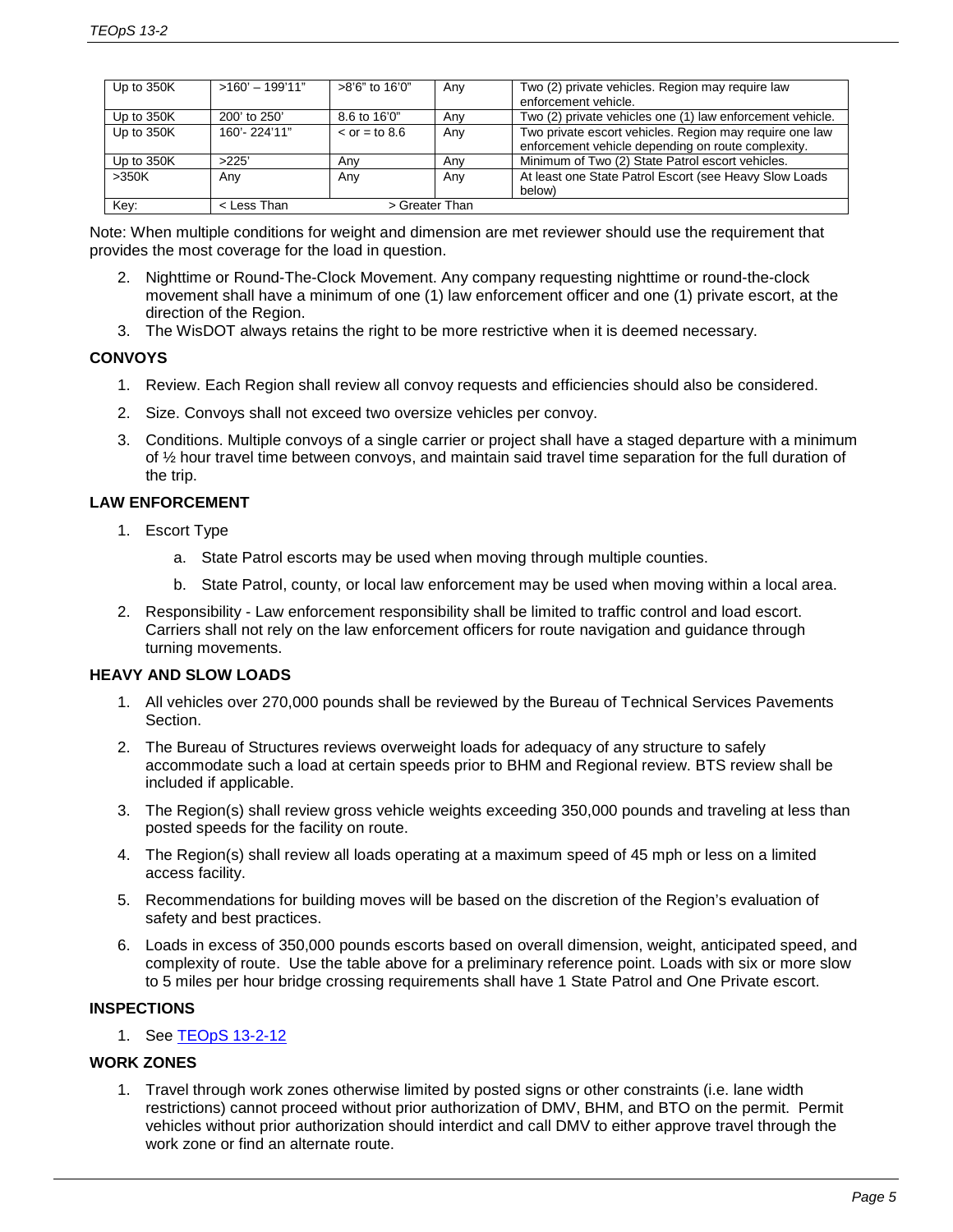# **COORDINATION**

- 1. Responsibility
	- a. It is the responsibility of the carrier to contact local community and county public works departments or law enforcement agencies to apply for additional permits on connecting highways, and if required by the municipality, for travel on the local roadways.
	- b. Carriers shall coordinate with railroad officials as to the times of move for railroad tracks with short storage distances and humped crossings.

Documentation - All carriers shall be required to carry a log documenting all local community, law enforcement, and agency coordination, during operation.

#### **13-2-11 Oversize/Overweight Wind Industry Permits January 2014**

If not stated in this policy, follow TEOpS [13-2-10.](http://wisconsindot.gov/dtsdManuals/traffic-ops/manuals-and-standards/teops/13-02.pdf)

### **DEFINITIONS**

Wind Tower Multi-trip Permit – specific permits relating to a process implemented to plan for multiple trips of oversize/overweight loads to wind projects.

Wind Multi-Trip Permit – A permit that is valid for unlimited, specified route trips during a range of 3 to 6 months. This is applied to each vehicle identification number (VIN) from a company seeking this permit type

Oversize/Overweight Load – A load that requires a permit due to exceeding certain dimensions and weights.

Pole Car – A pole car is an escort vehicle equipped with a height sensor. A pole car must precede the load and move sufficiently ahead of the oversize vehicle when approaching structures to ascertain clearance prior to the load arriving. The height sensor pole shall be made of a non-conductive, non-destructive, flexible material.

Single Trip Permit – A permit that is valid for 14 days and for one trip only. The carrier specifies the route, and the return trip is allowed at no charge if requested with the original permit application.

Urbanized Area – A populated area that normally experiences peak hour traffic volumes in the morning, afternoon and evening travel periods. It is at the discretion of the Region to determine if an area is considered urbanized and if an oversize/overweight vehicle will significantly impede on traffic during peak periods.

Freeway/Expressway – Four-lane divided highway facilities with no or minimal at grade intersections and sharp curves. Expressways are divided arterial highway facilities that have partial control of access, generally with grade separations at major intersections.

#### **GUIDELINES**

- 1. WisDOT permitted hours of operation for movement of wind tower components are:
	- 6PM Sunday through Noon on Friday, except during the peak traffic hours of 6AM-9AM and 3:30PM-6PM, Monday through Friday, in below specified urban areas
	- 12:01AM Saturday through 10AM Saturday
	- 12:01AM Sunday through 10AM Sunday
- 2. Oversize/overweight permits will restrict travel during peak traffic hours only in the counties of Brown, Outagamie, Winnebago, Dane, Milwaukee, Ozaukee, Washington, Waukesha, Racine, Kenosha, and LaCrosse. The maps for the wind tower restricted urban areas can be found in:

[\\Mad00fph\n4public\BHO\osow\Time Restrictions\](file://Mad00fph/n4public/BHO/osow/Time%20Restrictions/) (internal DOT access only)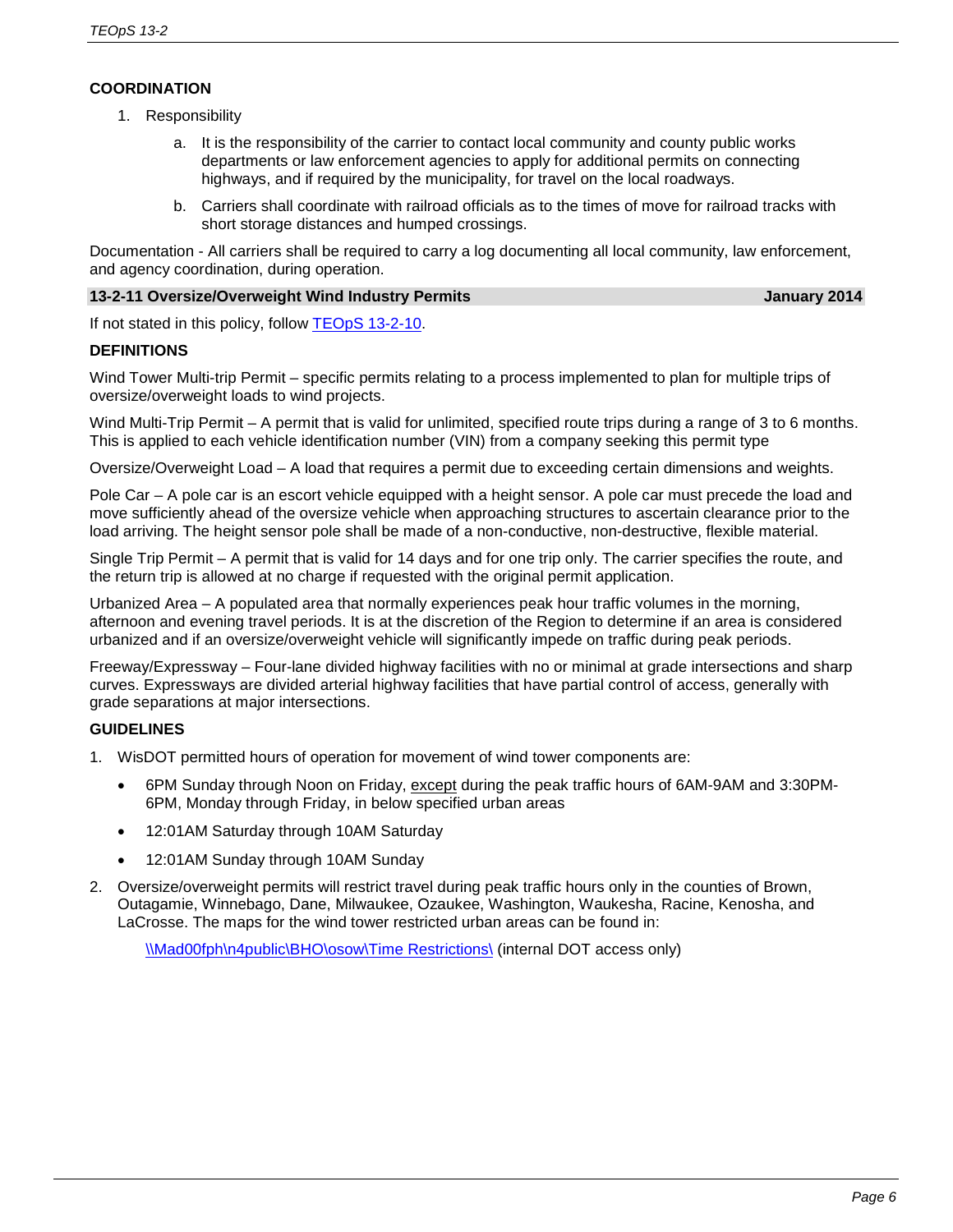| Day\Hour  | $1.61 \times 1.700$<br>Midnight | 1:00 AM      | 2:00 AM      |         | 3:00 AM   4:00 AM | 15:00 AM | 6:01 AM |              |         |         | 7:00 AM   8:00 AM   9:01 AM   10:00 AM | 11:00 AM     |          |
|-----------|---------------------------------|--------------|--------------|---------|-------------------|----------|---------|--------------|---------|---------|----------------------------------------|--------------|----------|
| Monday    | X                               | $\mathsf{x}$ | $\mathsf{x}$ | X       | x                 | X.       | e/u     | e/u          | e/u     | X       | X                                      | X            |          |
| Tuesday   | x                               | X            | X            | x       | x                 | X        | e/u     | e/u          | e/u     | X       | X                                      | X            |          |
| Wednesday | $\mathsf{x}$                    | X            | X            | x       | X                 | x        | e/u     | elu          | e/u     | x       | x                                      | X            |          |
| Thursday  | X                               | X            | X            | X       | $\mathsf{x}$      | x        | e/u     | e/u          | elu     | x       | x                                      | X            |          |
| Friday    | x                               | X            | X            | x       | x                 | x        | e/u     | e/u          | e/u     | X       | x                                      | X            |          |
| Saturday  | $\mathsf{x}$                    | X            | x            | x       | X                 | X        | X       | X            | X       | x       | n/p                                    | n/p          |          |
| Sunday    | X                               | X            | X            | x       | X                 | X        | x       | X            | x       | X       | n/p                                    | n/p          |          |
|           |                                 |              |              |         |                   |          |         |              |         |         |                                        |              |          |
| Day\Hour  | 12:01 PM<br>Noon                | 1:00 PM      | 2:00 PM      | 3:00 PM | 3:30 PM           | 4:00 PM  | 5:00 PM | 6:01 PM      | 7:00 PM | 8:00 PM | 9:00 PM                                | 10:00 PM     | 11:00 PM |
| Monday    | X                               | X            | x            | x       | e/u               | e/u      | e/u     | X            | X       | X       | X                                      | X            | X        |
| Tuesday   | $\times$                        | $\mathsf{x}$ | x            | x       | e/u               | e/u      | e/u     | $\mathsf{x}$ | X       | X       | $\mathsf{x}$                           | $\mathsf{x}$ | X        |
| Wednesday | X                               | X            | $\times$     | x       | e/u               | e/u      | e/u     | X            | X       | x       | x                                      | X            | X        |
| Thursday  | X                               | X            | x            | x       | e/u               | e/u      | e/u     | X            | X       | x       | x                                      | X            | X        |
| Friday    | n/p                             | n/p          | n/p          | n/p     | n/p               | n/p      | n/p     | n/p          | n/p     | n/p     | n/p                                    | n/p          | n/p      |
| Saturday  | n/p                             | n/p          | n/p          | n/p     | n/p               | n/p      | n/p     | n/p          | n/p     | n/p     | n/p                                    | n/p          | n/p      |
| Sunday    | n/p                             | n/p          | n/p          | n/p     | n/p               | n/p      | n/p     | X            | X       | X       | X                                      | X            | X        |

#### Wind Tower Allowable Times of Travel

 $X = Travel Permitted$ e/u = Exception for Urban Areas noted below<br>n/p = Travel Not Permited

 $40.04.431$ 

| *Urban Areas                                 |  |
|----------------------------------------------|--|
| Green Bay                                    |  |
| Kenosha                                      |  |
| La Crosse                                    |  |
| Appleton including Neenah/Menasha and STH 15 |  |

\*Counties Dane County Milwaukee County Ozaukee County Racine County Washington County Winnebago County

Page 1

\*Urban Areas and or Counties may change due to further LOS Analysis

- 3. 30 minute "pulsing" will be allowed. This permit restriction will be replaced with this language: "It is the carrier's responsibility to plan for staging and managing of the departures of permitted loads to avoid congestion on the route due to massing of the permitted loads.
- 4. Permits *may* include a condition for convoying of two loads in order to more efficiently use escorts. This condition is available on a very limited case-by-case basis and the consecutive convoys cannot move less than 30 minutes apart.

| <b>WEIGHT</b>                            | <b>LENGTH</b>                 | <b>WIDTH</b>  | <b>HEIGHT</b>       | <b>ESCORT</b>                                                                                                                                                              |
|------------------------------------------|-------------------------------|---------------|---------------------|----------------------------------------------------------------------------------------------------------------------------------------------------------------------------|
| $<$ 170K                                 | 100' to 120'                  | < 13'         | $<$ 14'6"           | One private escort. Pole car requirement subject to<br>Region review.                                                                                                      |
| $< 171K - 270K$                          | 121-189'11"                   | 13'01" -16'0" | $14'7" -$<br>15'11" | Two (2) private escort vehicles. Pole car requirement<br>subject to Region review.                                                                                         |
| Up to 350K 1 to<br>5 slow to<br>5mphs    | 190'6"-200'0"                 | 16'0" to 20'  | 16' to $20'$        | One (1) private vehicle and one (1) state patrol escort<br>vehicles. One (1) private shall be a properly equipped<br>pole car and lead the load by 0.5 miles at all times. |
| Up to 350K 6 or<br>more slow to<br>5mphs | 200'1"                        | >20'          | >20'                | Two (2) state patrol escort vehicles and one (1) private<br>vehicle to provide a properly equipped pole car and lead<br>the load by 0.5 miles at all times.                |
| Key:                                     | < Less Than<br>> Greater Than |               |                     |                                                                                                                                                                            |

5. Escorts (Wind Only)

- a. The WisDOT always retains the right to be more restrictive when it is deemed necessary.
- b. Subject to inspection results or other concerns base loads regardless of weight and dimension maybe required to have one State Patrol Escort until such time as the concern triggering this requirement or concern is removed.
- 6. Work Zones

Travel through work zones otherwise limited by posted signs or other constraints (i.e. lane width restrictions) cannot proceed without prior authorization of DMV, BHM, and BTO on the permit. Permit vehicles without prior authorization should interdict and call DMV to either approve travel through the work zone or find an alternate route.

5/6/2009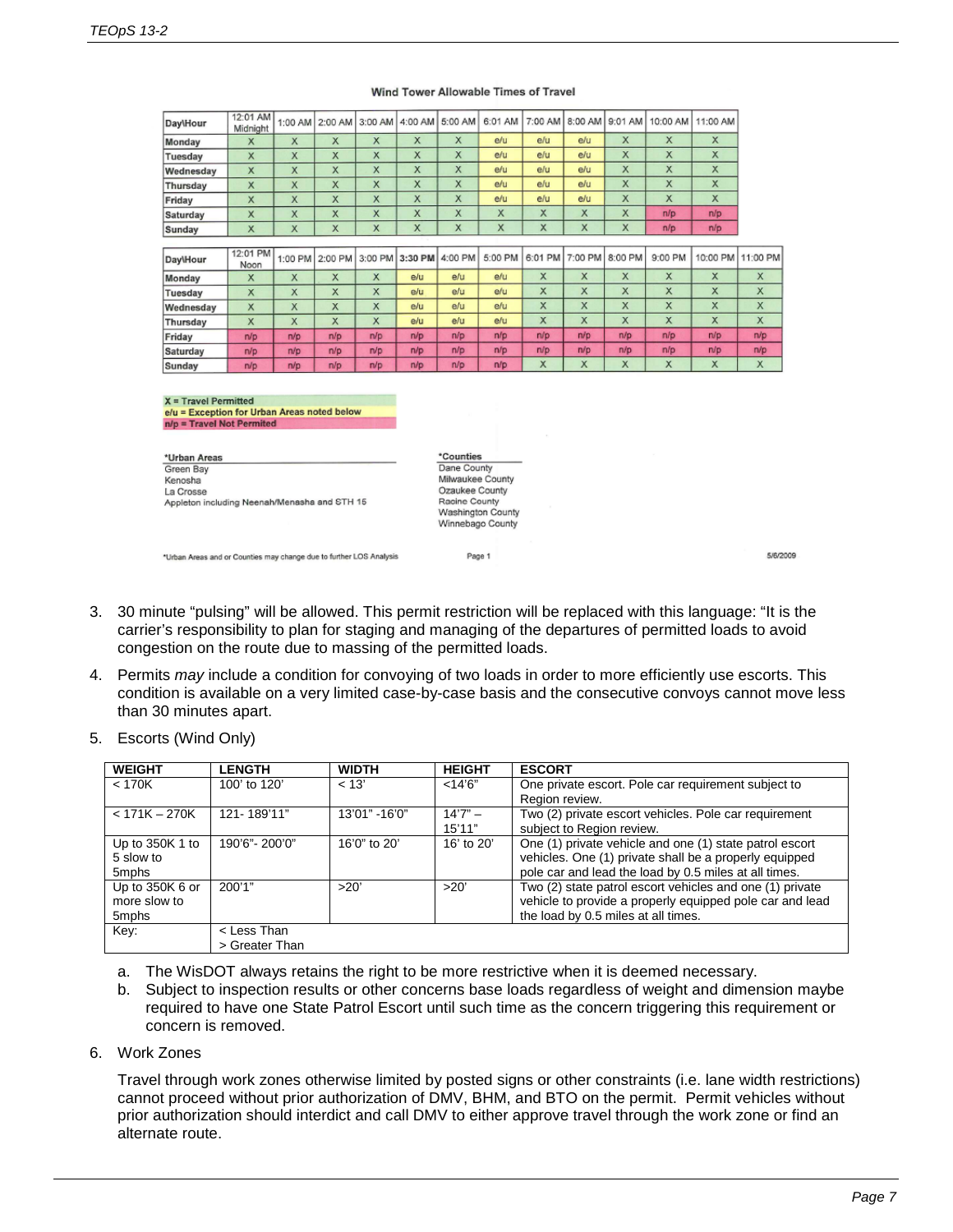# 7. Ramp Off/Ramp On Method

Ramp off/Ramp on movements for wind industry truck shipments may be utilized and approved by the regions in order to keep the load on the OSOW Freight Network. This method *should* only be used to avoid construction, low bridge clearance, or weight restricted facility. The interchange must be a diamond interchange with a clear path between the exit and entrance ramp. The presence of fixed barriers or medians eliminates this method as an option. Ramp off/Ramp on *should not* be used consecutively on a route or for the overall permit. This method *should* be limited to 1 or 2 exceptions on a route. Additional ramp off/ramp on exceptions are at the discretion of DMV permitting office and BHM staff and only when alternative routes cannot be reasonably identified.

### **GENERAL NOTES**

It is recognized that physical roadway conditions *may* change at the time of the move and the carrier must be aware that they are ultimately responsible for maintaining safe operating conditions and reviewing roadway and vehicle characteristics (i.e., horizontal and vertical clearances, intersection geometrics, load height, tire pressure, etc.)

Contact DMV if there are any loads that do not conform to these load requirement guidelines.

#### **13-2-12 OSOW Inspection Requests and Waiver Procedure December 2011**

### **PURPOSE**

To provide a process for annual vehicle and driver inspections or waivers for specialized transport vehicles that require a permit to travel in Wisconsin and are reviewed under [TEOpS](http://wisconsindot.gov/dtsdManuals/traffic-ops/manuals-and-standards/teops/13-02.pdf) 13-2-10 and [TEOpS](http://wisconsindot.gov/dtsdManuals/traffic-ops/manuals-and-standards/teops/13-02.pdf) 13-2-11 of this chapter.

# **DEFINITIONS**

OOS – Out of Service violations for the purposes of this section are violations that are significant including but not limited to Brakes, Frame, Suspension, Tires, couplings or any other signification physical feature necessary for safe mobility of the vehicle. OOS for lighting that can be fixed and signed off on would not be considered in the review of a carrier for the purposes of this guidance.

FMCSA – Federal Motor Carrier Safety Administration

#### **PROCEDURE**

| <b>Process</b>               | Carrier in Regulatory Compliance | Carrier not in Compliance         |  |  |  |  |  |
|------------------------------|----------------------------------|-----------------------------------|--|--|--|--|--|
| <b>ISS</b>                   | Below 65                         | Above 65                          |  |  |  |  |  |
| NAS 7 - Out of Service (OOS) | No OOS w/in 24 months            | OOS in last 24 – Order Inspection |  |  |  |  |  |
| 396 for Truck and Trailer*   | Submit for file                  | Do not request                    |  |  |  |  |  |

- 1. All house/building movers (other than mobile homes and modular home carriers) shall be ordered for inspection as part of every permit application.
- 2. BHM OSOW Freight Unit to check ISS on the first of every month for all carriers that have NAS 7 inspections that will be over 12 months old in OSOW Freight Unit Database within 30 days from the 1st of the month:
	- a. If a carrier is new to Wisconsin, record is significantly out of date, or not in the OSOW Freight Unit Database than that carrier shall be ordered for inspection.
	- b. All carriers who have an ISS score of 65 or greater BHM to request inspection at next permit request if load originates in Wisconsin.
	- c. For loads originating outside Wisconsin and where inspections are required by any other states in route to Wisconsin DMV shall request a signed copy of that inspection. The out of state inspection shall have no Out of Service (OOS) violations and is only good for permit the carrier is applying for at the time of application. If subsequent permit requests originate outside Wisconsin carrier shall supply an inspection with no OOS violations from the other state. BHM will repeat the process at the time of the carrier's permit request for a load originating in Wisconsin and order an inspection if necessary.
	- d. If a carrier is inspected and found to have OOS violations for lights or other items that can be fixed and signed off on by DSP carrier shall be able to proceed with their load at that time.
- 3. BHM to submit list of carriers identified under item 2 above and ask DSP to check these carriers for OOS violations in Wisconsin within the last 24 months from the date of the request.
	- a. If no OOS violations are found for last 24 months proceed to 3 b if there are OOS proceed to 3c.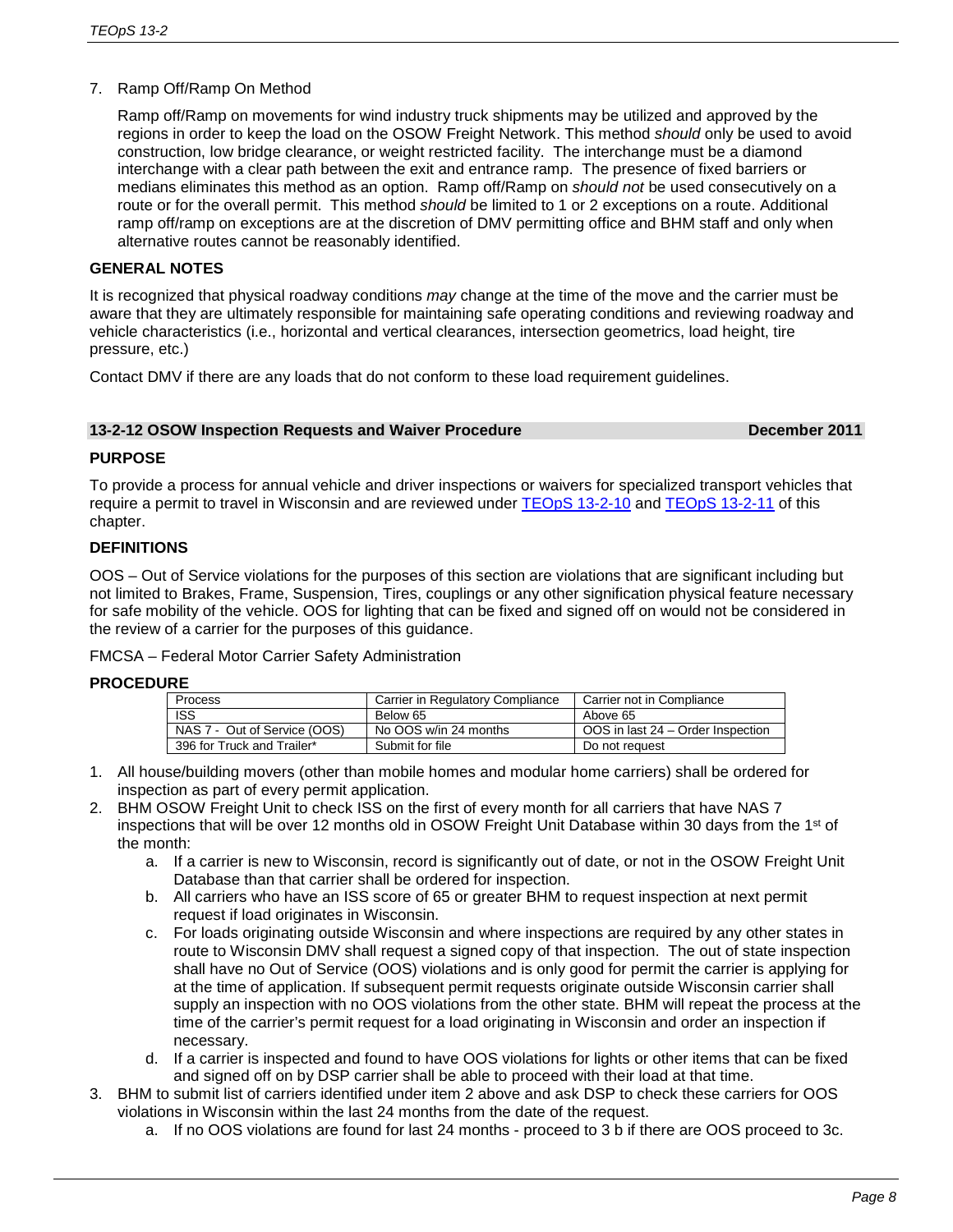- b. DMV to request STANDARD OPERATING PROCEDURE (SOP's) and 396 (carrier's annual selfinspection) submittal from carrier.
- c. If there are OOS violations found for the last 24 months from date of request BHM shall order inspection at next permit request (skip task 4 and 5 below). BHM to continue to repeat item 3c on an annual basis until carrier is free of OOS violations for a period of 24 consecutive months from the date of a permit request.
- 4. DMV to request most recent copy of FMCSA annual inspection (aka 396) performed by company or other authorized agency for the tractor and trailer units supplied as part of permit request. DMV to provide copy to BHM. This should be repeated annually even if the carrier is in compliance.
- 5. For item 4, Carrier has 30 calendar days from the date of request to comply.

# **NON-COMPLIANCE**

- 1. If carrier is not waived for inspection in accordance with this procedure and fails to comply with a request for inspection twice – subsequent permits shall be held until compliant per DMV discretion. DMV to provide BHM OSOW Freight Unit with any waivers of inspection requirement and reason (i.e. not originating Wisconsin). BHM to provide list of non-compliant carriers who have not responded to inspection requests to DMV to monitor carrier applications in the event the carriers:
	- Next permit dimensions and or weight do not meet requirement for review by BHM OSOW Freight Unit\*
	- Next permit would be on a previously approved route that does not require BHM OSOW Freight Unit review
- 2. If a carrier who is initially granted a waiver fails to provide to DMV a FMCSA 396 self-inspection form in accordance with items 4 & 5 above of this procedure the carrier shall be consider non-compliant and their annual inspection waiver is revoked until they either submit to and pass an inspection or provide the requested documentation.
- 3. BHM OSOW Freight Unit will provide DMV with a monthly list of carriers if any that fall subject to Non Compliance item 2 above.

\*OSOW Inspections requested by OSOW Freight Unit are for loads in excess of 16 wide, 140 feet long, or 270,000 pounds, or any combination thereof or wind industry components.

#### **13-2-15 Oversize/Overweight Permit Suspension May 2009**

# **BACKGROUND**

State Patrol and other law enforcement officials currently have the authority to restrict or suspend travel on Wisconsin roadways when unsafe driving conditions occur. According to Trans 254.06 (4) Validity for Single Trip Permits for Oversize or Overweight Vehicles or Loads, and Trans 255.06(4) Validity for Multiple Trip Permits for Oversize or Overweight Vehicles or Loads, *"A permit is not valid during periods when adverse weather or road conditions, such as fog, smoke, heavy rain, snow or ice or wind velocity, impair the safety of a movement under the permit."*

# **GUIDELINES**

The following conditions are considered when defining a travel restriction:

- Impassable or unsafe roadway conditions on the traveled way extremely slippery, reduced visibility, significant snow cover, flooding over the road, high winds and blowing snow causing whiteout conditions or drifting, and severe wind chill.
- Recovery activities incomplete vehicle & debris removal operations, transportation of recovery resources, snow removal

Winter Weather, Flooding, and Other Events

WISDOT will incorporate provisions within oversize-overweight (OSOW) shipment permits to reinforce the accountability of carriers to comply with Trans 255.06(4). The carrier's responsibility to remain aware of current roadway restriction, closure, and alternate route information **shall** also be emphasized.

DTSD will maintain web-based travel warning and information sources for travelers, such as

- 511 Traveler Information Services
- Lane and Ramp Closures (Lane Closure System)